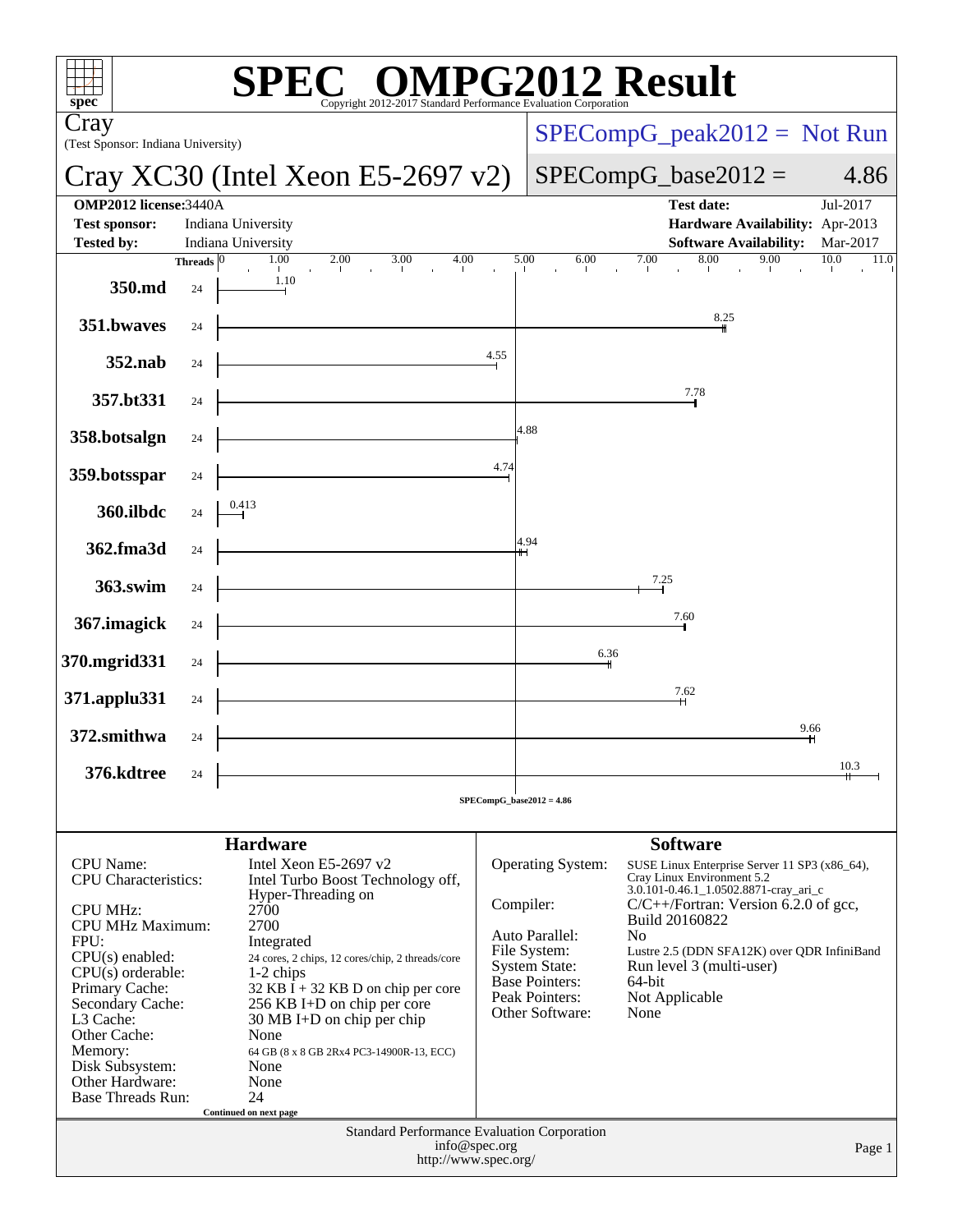

# **[SPEC OMPG2012 Result](http://www.spec.org/auto/omp2012/Docs/result-fields.html#SPECOMPG2012Result)**

Cray

(Test Sponsor: Indiana University)

### Cray XC30 (Intel Xeon E5-2697 v2)

#### **[OMP2012 license:](http://www.spec.org/auto/omp2012/Docs/result-fields.html#OMP2012license)**3440A **[Test date:](http://www.spec.org/auto/omp2012/Docs/result-fields.html#Testdate)** Jul-2017

**[Test sponsor:](http://www.spec.org/auto/omp2012/Docs/result-fields.html#Testsponsor)** Indiana University **[Hardware Availability:](http://www.spec.org/auto/omp2012/Docs/result-fields.html#HardwareAvailability)** Apr-2013

 $SPECompG_peak2012 = Not Run$  $SPECompG_peak2012 = Not Run$ 

### $SPECompG_base2012 = 4.86$  $SPECompG_base2012 = 4.86$

**[Tested by:](http://www.spec.org/auto/omp2012/Docs/result-fields.html#Testedby)** Indiana University **[Software Availability:](http://www.spec.org/auto/omp2012/Docs/result-fields.html#SoftwareAvailability)** Mar-2017

[Minimum Peak Threads:](http://www.spec.org/auto/omp2012/Docs/result-fields.html#MinimumPeakThreads)

[Maximum Peak Threads:](http://www.spec.org/auto/omp2012/Docs/result-fields.html#MaximumPeakThreads)

| <b>Results Table</b> |             |                        |       |                |       |                       |       |             |                        |              |                                                                                                          |              |                |              |
|----------------------|-------------|------------------------|-------|----------------|-------|-----------------------|-------|-------------|------------------------|--------------|----------------------------------------------------------------------------------------------------------|--------------|----------------|--------------|
|                      | <b>Base</b> |                        |       |                |       |                       |       | <b>Peak</b> |                        |              |                                                                                                          |              |                |              |
| <b>Benchmark</b>     |             | <b>Threads</b> Seconds | Ratio | <b>Seconds</b> | Ratio | <b>Seconds</b>        | Ratio |             | <b>Threads</b> Seconds | <b>Ratio</b> | <b>Seconds</b>                                                                                           | <b>Ratio</b> | <b>Seconds</b> | <b>Ratio</b> |
| 350.md               | 24          | 4185                   | 1.11  | 4214           | 1.10  | 4196                  | 1.10  |             |                        |              |                                                                                                          |              |                |              |
| 351.bwayes           | 24          | 549                    | 8.25  | 551            | 8.23  | 547                   | 8.28  |             |                        |              |                                                                                                          |              |                |              |
| $352$ .nab           | 24          | 856                    | 4.54  | 855            | 4.55  | 855                   | 4.55  |             |                        |              |                                                                                                          |              |                |              |
| 357.bt331            | 24          | 609                    | 7.78  | 610            | 7.77  | 608                   | 7.80  |             |                        |              |                                                                                                          |              |                |              |
| 358.botsalgn         | 24          | 892                    | 4.88  | 892            | 4.88  | 892                   | 4.88  |             |                        |              |                                                                                                          |              |                |              |
| 359.botsspar         | 24          | 1107                   | 4.74  | 1107           | 4.74  | 1107                  | 4.74  |             |                        |              |                                                                                                          |              |                |              |
| 360.ilbdc            | 24          | 8704                   | 0.409 | 8594           | 0.414 | 8614                  | 0.413 |             |                        |              |                                                                                                          |              |                |              |
| 362.fma3d            | 24          | 772                    | 4.92  | 769            | 4.94  | 755                   | 5.03  |             |                        |              |                                                                                                          |              |                |              |
| 363.swim             | 24          | 661                    | 6.85  | 623            | 7.27  | 625                   | 7.25  |             |                        |              |                                                                                                          |              |                |              |
| 367. imagick         | 24          | 926                    | 7.59  | 923            | 7.61  | 925                   | 7.60  |             |                        |              |                                                                                                          |              |                |              |
| 370.mgrid331         | 24          | 695                    | 6.36  | 691            | 6.40  | 695                   | 6.36  |             |                        |              |                                                                                                          |              |                |              |
| 371.applu331         | 24          | 795                    | 7.63  | 803            | 7.54  | 795                   | 7.62  |             |                        |              |                                                                                                          |              |                |              |
| 372.smithwa          | 24          | 556                    | 9.65  | 551            | 9.72  | 555                   | 9.66  |             |                        |              |                                                                                                          |              |                |              |
| 376.kdtree           | 24          | 418                    | 10.8  | 437            | 10.3  | 439                   | 10.2  |             |                        |              |                                                                                                          |              |                |              |
|                      |             |                        |       |                |       |                       |       |             |                        |              | Results appear in the order in which they were run. Bold underlined text indicates a median measurement. |              |                |              |
|                      |             |                        |       |                |       | <b>Platform Notes</b> |       |             |                        |              |                                                                                                          |              |                |              |

 Sysinfo program /N/dc2/projects/hpc/lijunj/spec/omp2012-1.1-run/bigred2plus2/Docs/sysinfo Revision 563 of 2016-06-10 (097295389cf6073d8c3b03fa376740a5) running on nid00540 Fri Jul 14 15:24:11 2017

 This section contains SUT (System Under Test) info as seen by some common utilities. To remove or add to this section, see: <http://www.spec.org/omp2012/Docs/config.html#sysinfo>

 From /proc/cpuinfo model name : Intel(R) Xeon(R) CPU E5-2697 v2 @ 2.70GHz 2 "physical id"s (chips) 48 "processors" cores, siblings (Caution: counting these is hw and system dependent. The following excerpts from /proc/cpuinfo might not be reliable. Use with caution.) cpu cores : 12 siblings : 24 physical 0: cores 0 1 2 3 4 5 8 9 10 11 12 13 physical 1: cores 0 1 2 3 4 5 8 9 10 11 12 13 cache size : 30720 KB

Continued on next page

Standard Performance Evaluation Corporation [info@spec.org](mailto:info@spec.org) <http://www.spec.org/>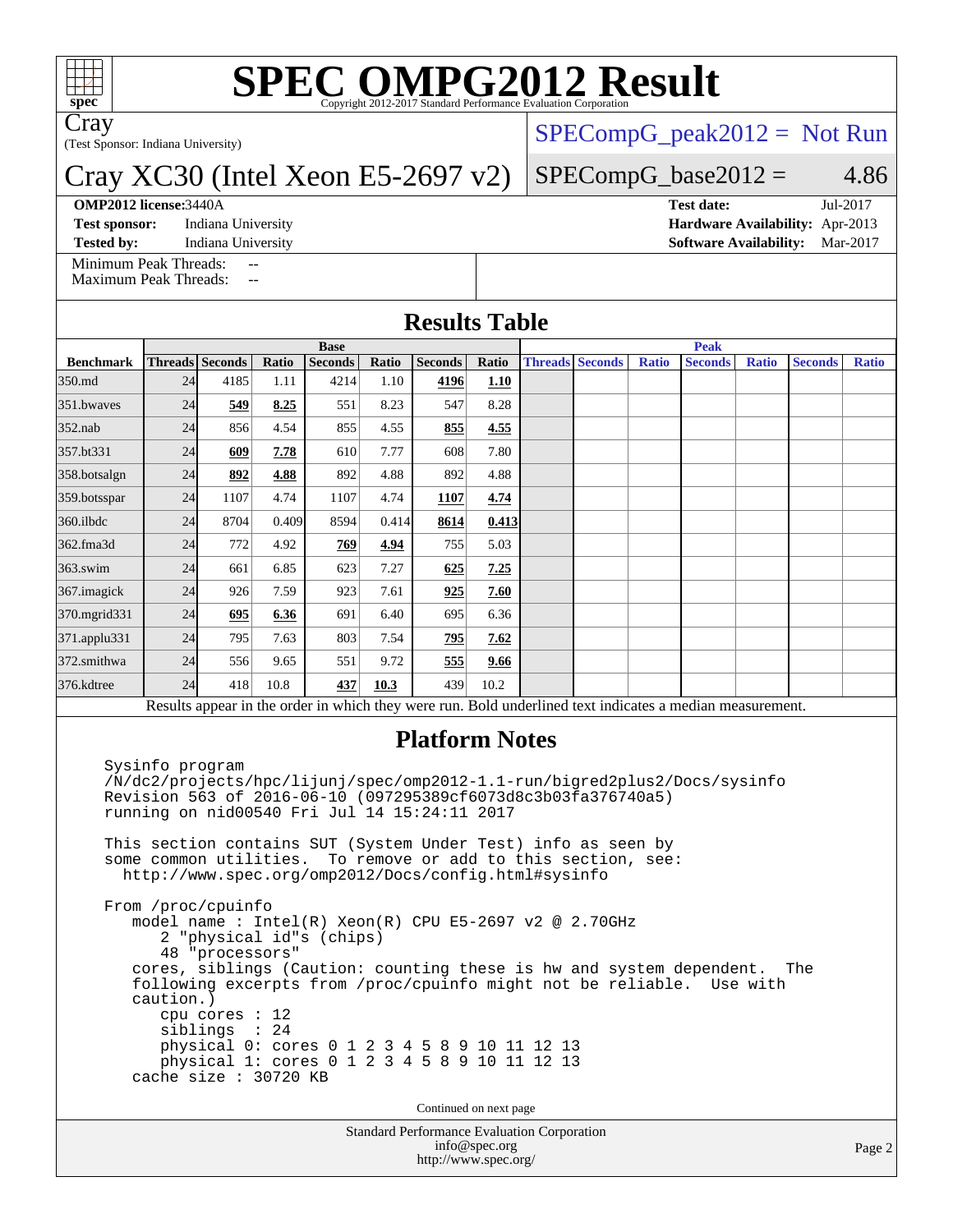

# **[SPEC OMPG2012 Result](http://www.spec.org/auto/omp2012/Docs/result-fields.html#SPECOMPG2012Result)**

(Test Sponsor: Indiana University) Cray

 $SPECompG_peak2012 = Not Run$  $SPECompG_peak2012 = Not Run$ 

Cray XC30 (Intel Xeon E5-2697 v2)

 $SPECompG_base2012 = 4.86$  $SPECompG_base2012 = 4.86$ 

**[Test sponsor:](http://www.spec.org/auto/omp2012/Docs/result-fields.html#Testsponsor)** Indiana University **[Hardware Availability:](http://www.spec.org/auto/omp2012/Docs/result-fields.html#HardwareAvailability)** Apr-2013 **[Tested by:](http://www.spec.org/auto/omp2012/Docs/result-fields.html#Testedby)** Indiana University **[Software Availability:](http://www.spec.org/auto/omp2012/Docs/result-fields.html#SoftwareAvailability)** Mar-2017

**[OMP2012 license:](http://www.spec.org/auto/omp2012/Docs/result-fields.html#OMP2012license)**3440A **[Test date:](http://www.spec.org/auto/omp2012/Docs/result-fields.html#Testdate)** Jul-2017

#### **[Platform Notes \(Continued\)](http://www.spec.org/auto/omp2012/Docs/result-fields.html#PlatformNotes)**

From /proc/meminfo<br>MemTotal: 66072376 kB HugePages\_Total: 0<br>Hugepagesize: 2048 kB Hugepagesize: /usr/bin/lsb\_release -d SUSE Linux Enterprise Server 11 (x86\_64) From /etc/\*release\* /etc/\*version\* SuSE-release: SUSE Linux Enterprise Server 11 (x86\_64) VERSION = 11 PATCHLEVEL = 3 uname -a: Linux nid00540 3.0.101-0.46.1\_1.0502.8871-cray\_ari\_c #1 SMP Mon Jun 26 15:18:40 UTC 2017 x86\_64 x86\_64 x86\_64 GNU/Linux SPEC is set to: /N/dc2/projects/hpc/lijunj/spec/omp2012-1.1-run/bigred2plus2 Filesystem Type Size Used Avail Use% Mounted on 10.10.0.171@o2ib:10.10.0.172@o2ib:/dc2 lustre 5.3P 5.0P 160T 97% /N/dc2 Cannot run dmidecode; consider saying 'chmod +s /usr/sbin/dmidecode' (End of data from sysinfo program)

### **[General Notes](http://www.spec.org/auto/omp2012/Docs/result-fields.html#GeneralNotes)**

Environment Variables: OMP\_STACKSIZE=1G ulimit -s unlimited

## **[Base Compiler Invocation](http://www.spec.org/auto/omp2012/Docs/result-fields.html#BaseCompilerInvocation)**

[C benchmarks](http://www.spec.org/auto/omp2012/Docs/result-fields.html#Cbenchmarks): [gcc](http://www.spec.org/omp2012/results/res2017q3/omp2012-20170728-00111.flags.html#user_CCbase_gcc_e0d511356bd44120af49cc96c9dcf3b3)

[C++ benchmarks:](http://www.spec.org/auto/omp2012/Docs/result-fields.html#CXXbenchmarks)  $g++$ 

[Fortran benchmarks](http://www.spec.org/auto/omp2012/Docs/result-fields.html#Fortranbenchmarks): [gfortran](http://www.spec.org/omp2012/results/res2017q3/omp2012-20170728-00111.flags.html#user_FCbase_gfortran_a303edaa4a81c8aab35b1bda5c9ef7ba)

> Standard Performance Evaluation Corporation [info@spec.org](mailto:info@spec.org) <http://www.spec.org/>